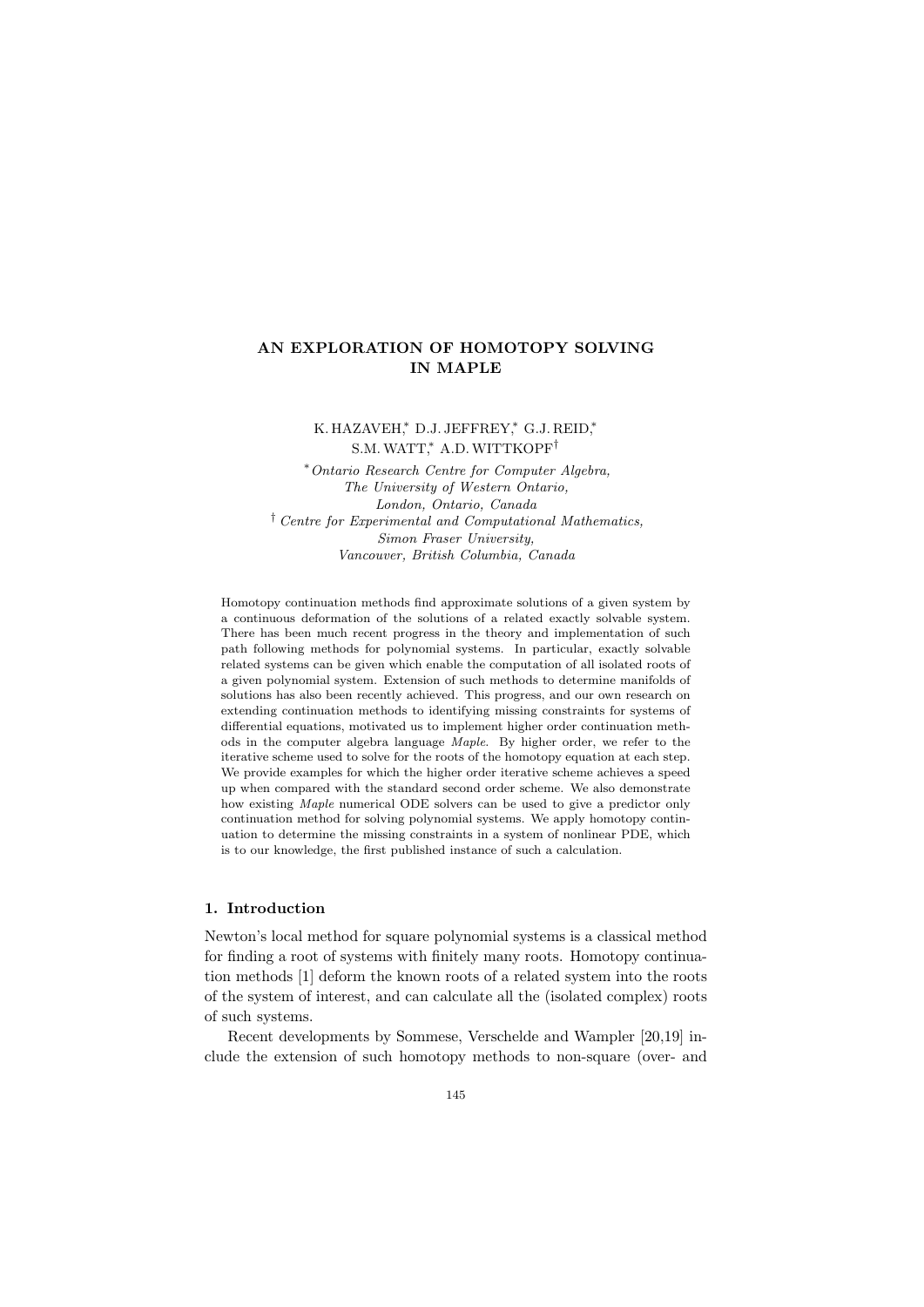under-determined systems), and characterize the components or manifolds of solutions of such systems. This is part of the rapidly developing area of Numerical Algebraic Geometry initiated in [23]. This yields new methods for problems which have been traditionally approached with symbolic methods from Computer Algebra, such as factorization [3], Gröbner bases and the completion of systems of partial differential equations. We have extended this work to systems of differential equations in [14], and initiated a study of Numerical Jet Geometry, using homotopy methods.

Despite the availability of very well developed implementations for homotopy continuation methods [26,12] surprisingly little has been implemented in the context of computer algebra systems for numerical solutions for polynomial systems. We note that, for example, Gröbner bases in  $Maple$ are limited to polynomials with rational coefficients. In Maple, the existing solvers focus on univariate equations. Even when working with a powerful Polynomial Homotopy Continuation package (in our case we have extensively used Verschelde's PHCpack [26]) we found the ability to perform experiments and try out ideas in a rich environment such as Maple to be a valuable asset. The work we discuss here represents a starting point for Maple, since many of the other standard algorithms of Numerical Algebraic Geometry (such as the computation of mixed volumes) still are not implemented in that context.

Existing Homotopy implementations in Maple include the univariate program of Fee [6]. In that work Fee truncates the Riemann zeta function, and uses a very efficient homotopy method he has developed for analytic functions to find roots of this truncated function in a given domain. Root counts are verified by using Cauchy's integral formula, using numerical quadrature, around the boundary of the domain. Kotsireas [11] has developed a multivariate fixed step homotopy method in Maple.

We have implemented a variable step homotopy continuation method in Maple, both for second and third orders, using the code of Smith [18] as a starting point. We compare the methods, and apply them to a variety of problems arising in polynomial system solving. For scalar functions, higher-order schemes are often called Halley methods [7], because of Halley's discovery in Newton's era. Higher-order schemes allow more rapid convergence and larger step sizes in processes such as homotopy solution techniques.

In this paper, we first present the higher order method for solving a single scalar equation. Then in the next section we apply it to systems, and extend it to a homotopy method. In the applications section we apply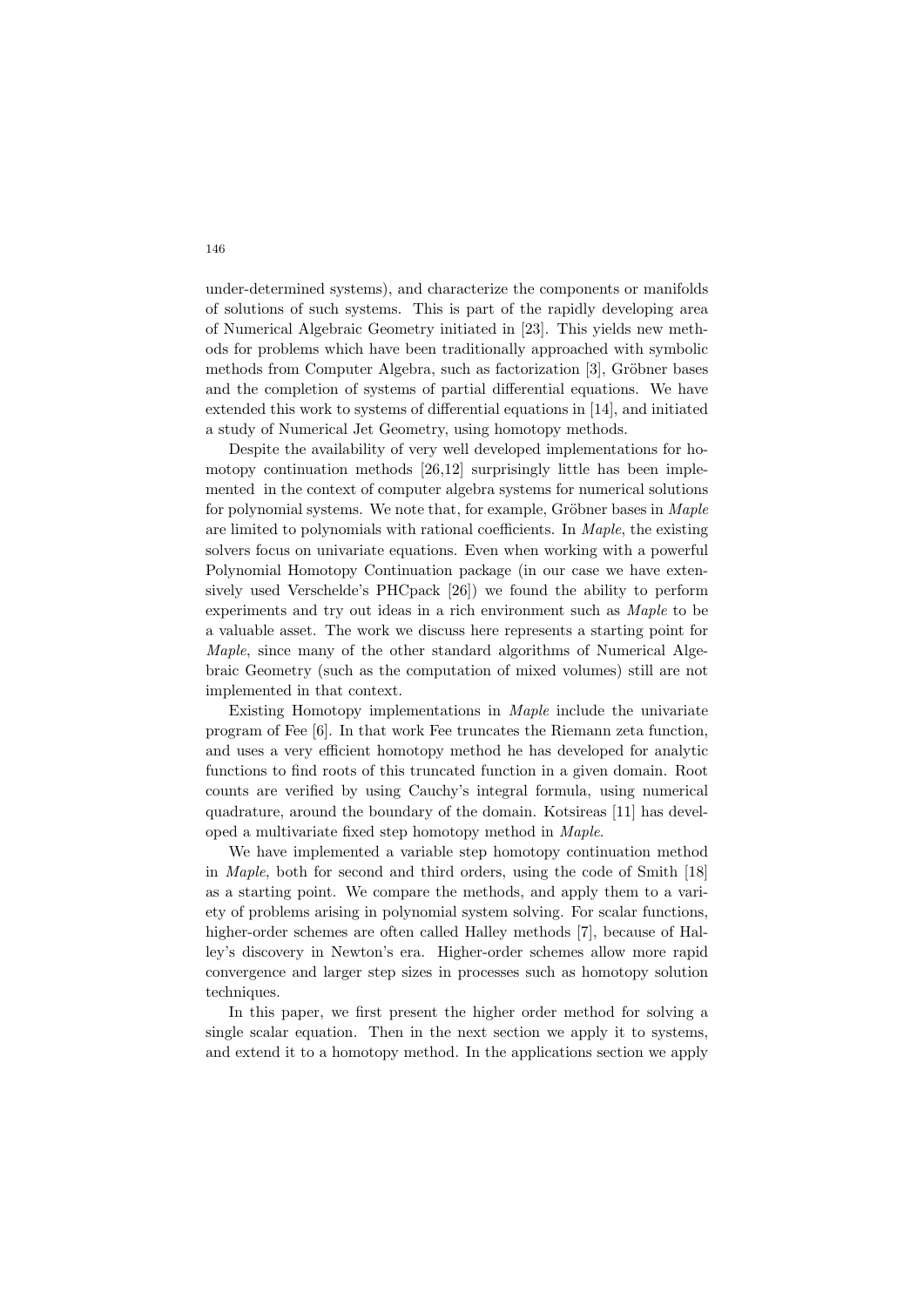it to some well-known examples having finitely many roots. Finally we give the first published example of a method using homotopy continuation to identify the missing constraints in a nonlinear system of PDE.

## 2. Iterative schemes

Newton's method to find solutions of a single nonlinear equation  $f(x) = 0$  is well known; it is also well known that the method is second order and that higher-order methods have been derived [25,7]. Here we start by giving a uniform treatment of the higher-order scalar schemes, as a preparation for the vector case.

Consider solving the scalar equation  $f(x) = 0$ , given an initial estimate  $x_0$  for the solution. We expand  $f(x)$  as a Taylor series around  $x_0$ 

$$
f(x) = f(x_0) + (x - x_0)f'(x_0) + \frac{1}{2}(x - x_0)^2 f''(x_0) + \cdots
$$
 (2.1)

Setting  $\Delta = x - x_0$  and assuming  $f(x) = 0$ , we can solve for  $\Delta$  by series reversion. Abbreviating  $f(x_0)$  to f for clarity, gives

$$
\Delta = -\frac{1}{f'}f - \frac{f''}{2(f')^3}f^2 + \frac{3(f'')^2 - f'f'''}{6(f')^5}f^3 + \cdots
$$
 (2.2)

The series is written as shown to emphasize that it is a series in powers of  $f(x_0)$ , where  $f(x_0)$  will be small in some sense when  $x_0$  is close to the root being sought. The classical Newton iteration is obtained by taking one term of this series; taking two terms gives the third-order scheme

$$
\Delta = -\frac{f}{f'} - \frac{f''f^2}{2(f')^3} \,,\tag{2.3}
$$

which has been called Chebyshev's method. The Halley form of  $(2.3)$  is

$$
\Delta = -\frac{f}{f' - \frac{1}{2}ff''/f'}.
$$
\n(2.4)

One derivation of this form solves (2.1) by writing  $0 = f + f' \Delta + \frac{1}{2} f'' \Delta^2$  as

$$
-f = (f' + \frac{1}{2}f''\Delta)\Delta.
$$

Now assume that the  $\Delta$  within the parentheses can be approximated by its Newton approximation, obtaining

$$
-f \ = \ (f' + \frac{1}{2}(-f/f')f'') \Delta \, ,
$$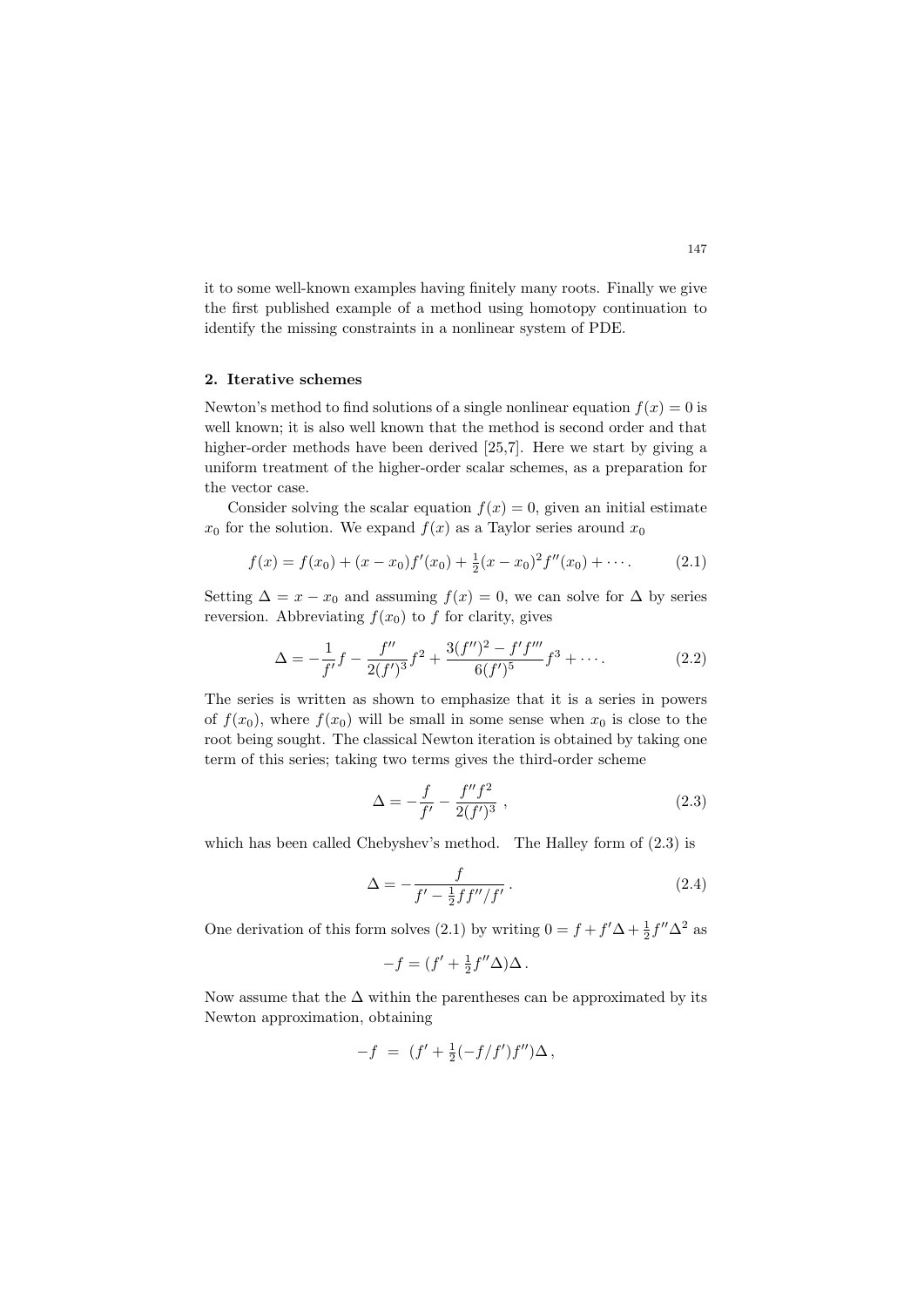and solve this equation for  $\Delta$ . None of the methods above can be applied at a point  $x_0$  where  $f'(x_0) = 0$ , and Halley's method cannot be used for a function satisfying  $2(f')^2 - ff'' = 0$ , which means any function of the form  $f(x) = 1/(Ax + B).$ 

For the vector case, we use Cartesian-tensor notation [9]. When applying these results to homotopy methods, we shall give equivalent results in vector-matrix notation. Let  $f : \mathbb{R}^m \to \mathbb{R}^m$  be a vector function, with component functions  $f_i$ . Let f depend upon the vector x, which in turn has components  $x_j$ . We wish to solve  $f_i(x) = 0$ , starting from an initial estimate  $x^{(0)}$ . We direct the reader to the literature where a multivariate Halley method of the type below is given [5].

The Taylor series for f about  $x^{(0)}$  can be written using  $\Delta_j = x_j - x_j^{(0)}$ .

$$
f_i(x^{(0)}) = f_i(x^{(0)}) + f_{i,k}(x^{(0)})\Delta_k + \frac{1}{2}f_{i,kh}(x^{(0)})\Delta_k\Delta_h + \cdots.
$$
 (2.5)

Let  $\check{f}_{ki}$  be the inverse of  $f_{i,k}$ , defined by  $\check{f}_{ki}f_{i,j} = \delta_{kj}$ , where  $\delta_{kj}$  is the Kronecker delta. The inverse exists and can be readily computed. Setting the left side of (2.5) to zero and solving to first order in  $\Delta$ , we obtain the standard Newton iteration:  $\Delta_k \approx -\tilde{f}_{ki} f_i$ . To obtain a third-order formula, we avoid reverting (2.5) by adopting the simplified approach used above. We write  $\Delta_i \approx -\check{f}_{ii}f_i + \tilde{\Delta}_i$ , and substitute this into (2.5). Solving for  $\tilde{\Delta}$ , we obtain a third-order expression for ∆, analogous to the Chebyshev form above:

$$
\Delta_k \approx -\check{f}_{ki}f_i - \frac{1}{2}\check{f}_{ki}f_{i,jh}\,\check{f}_{j\ell}\,f_{\ell}\check{f}_{hm}\,f_m\,.
$$
\n(2.6)

An equivalent form of the third-order scheme can be found that is closer to Halley's scalar form. Convert (2.5) into an equation for  $\Delta$  as

$$
-f_i = f_{i,k}\Delta_k + \frac{1}{2}f_{i,kh}\Delta_k\Delta_h = \Delta_k(f_{i,k} + \frac{1}{2}f_{i,kh}\Delta_h).
$$

We replace  $\Delta_h$  with its Newton approximation and get

$$
-f_i = \Delta_k (f_{i,k} - \frac{1}{2} f_{i,kh} \check{f}_{h,m} f_m) = \Delta_k T_{ik}.
$$

Denoting the inverse of T by  $\check{T}$  we obtain the Halley form as

$$
\Delta_k = -f_i \check{T}_{ki} \,. \tag{2.7}
$$

In the scalar case, if the two third-order schemes  $(2.3)$  and  $(2.4)$  are computed in a naïve way, Halley's form reduces the operation count by one multiplication, but in the vector case, we have an additional matrix inverse to compute (or linear system to factor).

In moving from a second-order method to a third-order method, there are two separate effects to consider: the speed of convergence and the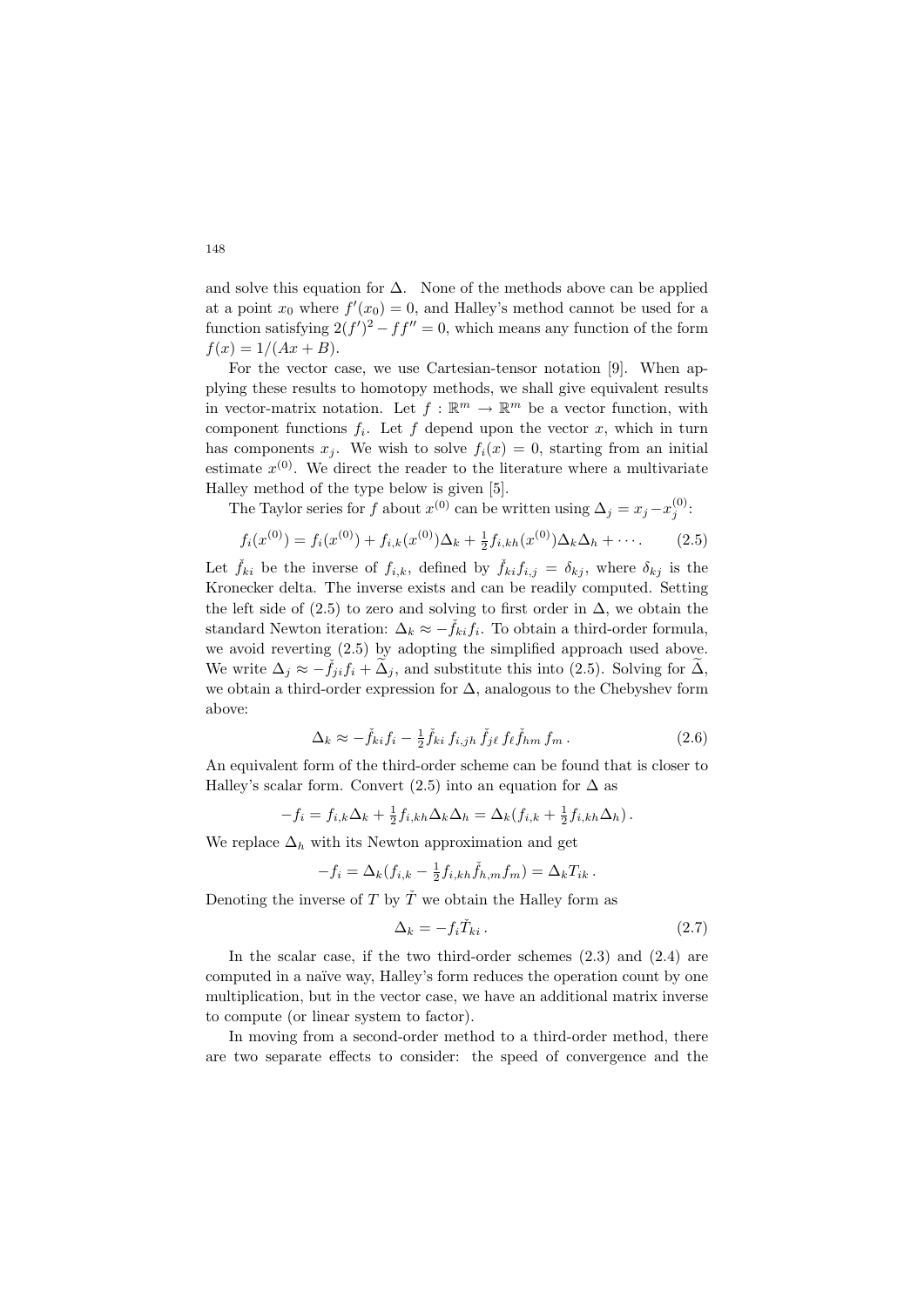basin of attraction. If an estimate  $x^{(0)}$  is sufficiently close to an isolated non-singular root  $x^{(e)}$ , then with each iteration a second-order method will approximately double the number of digits that are correct, while a thirdorder method will triple that number [8]. Thus, for example, an estimate that is correct to 1 digit can be improved to 8 digits in 3 second-order steps or 2 third-order steps. Since the computation of the second derivative term is often expensive, in the scalar case, a higher-order method is usually not an advantage. However, in the vector case, an iteration requires a matrix inverse, making the iteration more expensive. In addition higher order derivatives for polynomial systems can be cheaply obtained (e.g. by automatic differentiation [4]) and this opens the possibility that the thirdorder method will be more efficient.

If an initial estimate  $x^{(0)}$  is further away from the root, and the convergence theorems do not apply, then we must consider the basins of attraction of the root. Graphical presentations of how particular basins of attraction change with the iterative scheme have been published recently [25]. We expect the basin of attraction to be larger for higher-order methods, but have yet to investigate this.

#### 3. Homotopy Method

Consider a system of equations  $p(x) = 0$ , which we wish to solve. Both p and x are vectors. Suppose we possess a system of equations  $q(x) = 0$ whose solutions are already known. Then the homotopy function

$$
H(x,t) = q(x)(1-t) + tp(x) = q(x) + t(p(x) - q(x)),
$$
\n(3.1)

is such that  $H(x, 0) = q(x) = 0$  is a vector system with known solutions, and the system we want to solve is  $H(x, 1) = p(x) = 0$ . We deform from the system at  $t = 0$  to the one at  $t = 1$  in variable steps  $\Delta t$ . The homotopy parameter  $t$  is often called "time."

At a given time t, our problem is to solve  $H(x,t) = 0$ , and this is done using a iterative scheme. Usually this is a second-order (Newton) scheme, but here a third-order scheme will be used. Since the solution is iterative, a starting estimate is needed. This can be obtained either from the known solutions to  $q(x) = 0$ , or from the solution at an earlier time, t'. Typically this is the previous time step, that is,  $t = t' + \Delta t$ . Each homotopy step consists of a predictor stage and a corrector stage. During the predictor stage, a starting estimate is generated for the root, then refined in the corrector stage.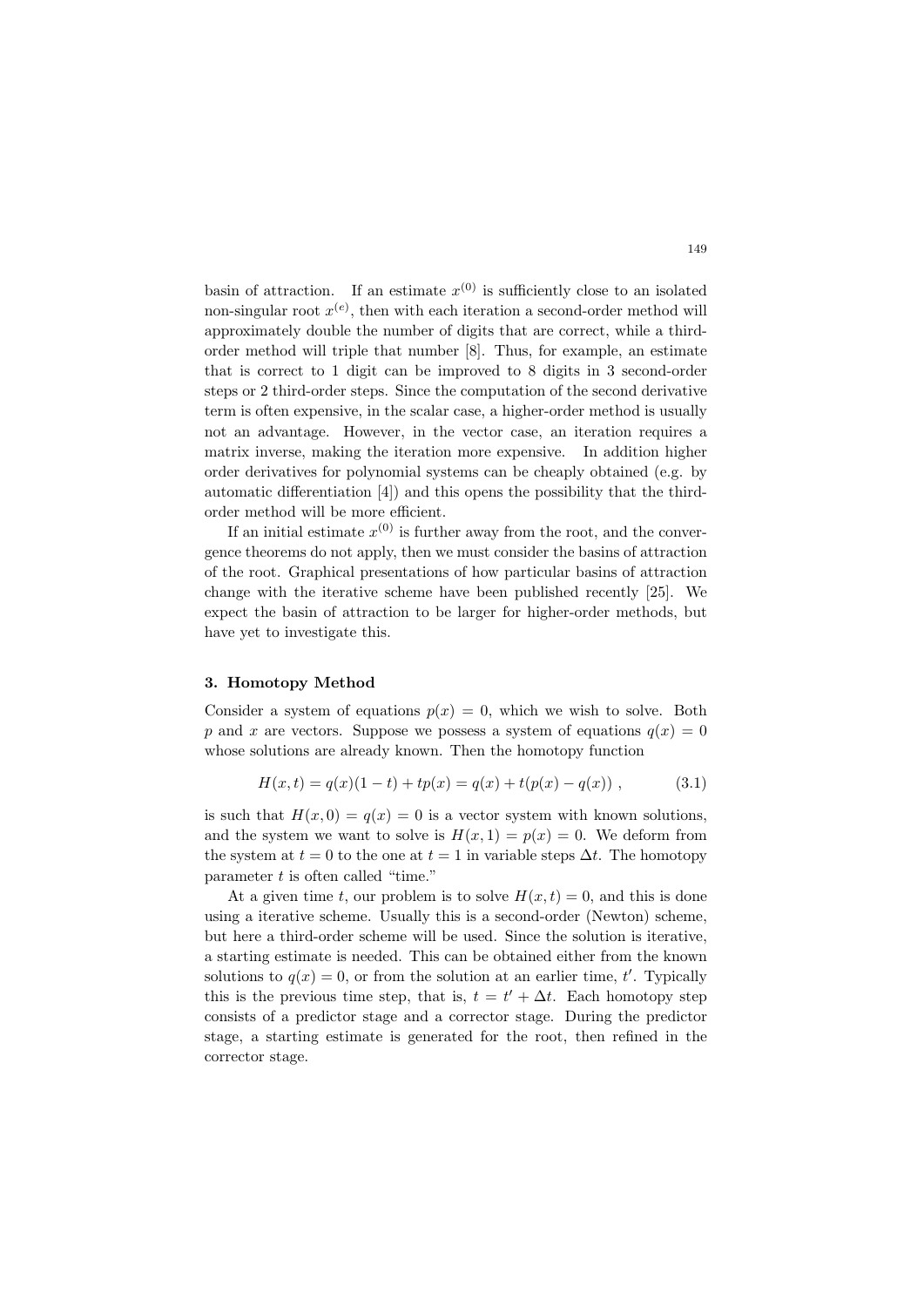An appropriate start system is now described for the homotopy. Let  $p(x) = (p_1(x), \ldots, p_n(x)) = 0$  denote the system of n polynomial equations in *n* unknowns that we wish to solve. Let  $d_i$  denote the total degree of the jth equation (that is, the degree of the highest order monomial in the equation). Then such a start system is

$$
q_j(x) = e^{i\phi_j} \left[ x_j^{d_j} - (e^{i\theta_j})^{d_j} \right] = 0 \qquad (j = 1, 2, ..., n),
$$
 (3.2)

where  $\phi_i, \theta_i$  are random real numbers in the interval  $[0, 2\pi]$ . The equation above has the obvious particular solution  $x_i = e^{i\theta_j}$  and the complete set of starting solutions for  $j = 1, 2, \ldots, n$ , is given by:

$$
\{\exp(i\theta_j + 2\pi i k/d_j) : k = 0, 1, \dots, d_j - 1\}.
$$
\n(3.3)

Bézout's Theorem states that the number of isolated roots of such a system is bounded above by  $d_1 d_2 \cdots d_n$ . In particular, with the above start system, with probability 1, each isolated root will lie at the end of an analytic homotopy path originating from one of the starting roots [1]. Bézout's Theorem can be proved by the "method of degeneration," which uses arguments very similar to homotopies [29,27]. More efficient methods use mixed volume to get a smaller upper bound on the number of isolated roots [12], and indeed Bernstein's proof [2] provides a constructive homotopy method.

### 3.1. Predictor

First note that solving  $H(x, t) = 0$ , where  $x(0) = \alpha$  is an exact known root of  $q(x) = 0$ , is equivalent to solving  $\frac{d}{dt}H = 0, x(0) = \alpha$  and so to solving

$$
H_x \frac{dx}{dt} + H_t = 0, \ x(0) = \alpha, \ 0 \le t \le 1 \tag{3.4}
$$

where  $H_x$  is the Jacobian of H with respect to  $x_1, \ldots, x_n$ . Naturally this has led to the use of ODE software for higher order predictors in continuation methods [1, Section 6.3] and [13]. One extreme is not to use any corrector steps.

For convergence the path should stay in the basin of attraction of the sought after isolated root at  $t = 1$ . To ensure this, most approaches use a combination of corrector and predictor steps. In particular the residuals are monitored to see that they have the characteristic pattern of reduction consistent with the convergence of Newton's method when in the basin of attraction of a root [26]. More recent results on the rigorous identification of the onset of convergence are given in Shub and Smale [17]. If only predictor steps are used, then at the end of a step  $H$  will typically have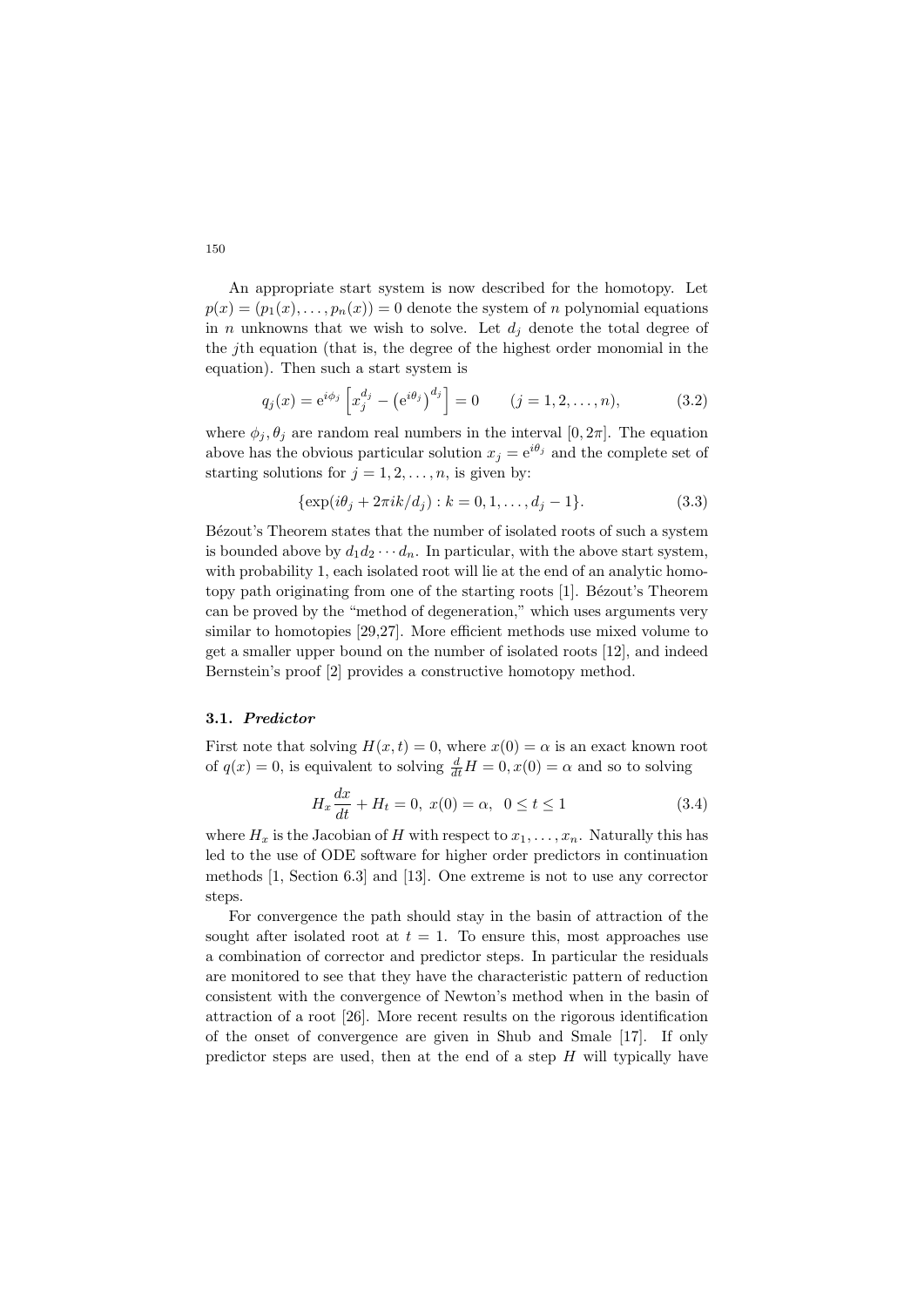a small nonzero value, and the next step will involve solving a slightly perturbed problem  $H = \delta$ ,  $x(\Delta t) = \tilde{\alpha}$ . This can lead to an accumulation of error, unless residuals are carefully monitored.

ODE integrators usually adapt their step length according to relative error, whereas corrector methods for Newton's method usually use a combination of residual and relative errors. Specifically the residual error  $||H(x, t)||$ at time t and the error,  $\|\Delta x\|$ , where  $\Delta x$  is the difference between successive values of x, are compared with a working tolerance  $\varepsilon$ . A challenge then is to reflect the additional residual control in ODE integrators.

Another view of homotopy solving is that of solving a differential equation on a manifold (that is, solving a differential-algebraic equation). Both Visconti [28] and Arponen [24] have implemented DAE solving methods in Maple, and it would be of interest to use these in homotopy solving.

Differentiating the ODE (3.4) yields expressions for the higher order derivatives:

$$
H_x \frac{d^2x}{dt^2} + \frac{d}{dt} H_x \frac{dx}{dt} + \frac{d}{dt} H_t = 0, \quad H_x \frac{d^3x}{dt^3} + \cdots = 0, \quad \cdots \text{ etc,} \tag{3.5}
$$

where  $\frac{d}{dt} = \frac{\partial}{\partial t} + \sum_j \frac{dx_j}{dt} \frac{\partial}{\partial x_j}$ . As is well-known, this leads to predictor methods of any order. For example, a higher order predictor method is easily given which is analogous to the higher order corrector method given in the next section.

### 3.2. Corrector

In path-following methods, corrector methods refine the solutions at a fixed time t. The appropriate inclusion of such a corrector phase after each predictor step, can eliminate the accumulation of error involved in pure predictor ODE based methods. In this section we describe a multivariate corrector method (also see a related multivariate Halley method given in [5]). Suppose we have an estimate  $x$ , which we wish to improve by computing  $x + \Delta x$  at a fixed t. Expanding about  $(x, t)$  to second order gives:

$$
H(x + \Delta x, t) = H(x, t) + H_x \Delta x + O(\Delta x^2) . \qquad (3.6)
$$

Here  $H_x$  is the Jacobian matrix of the vector system H. We use the language of linear algebra here, because it is more convenient for implementation in Maple. Then to second order  $H(x,t) + H_x \Delta x \approx 0$  and we define this second order approximation of the solution  $x + \Delta x$  as  $x + \Delta x$  where  $\Delta x$  satisfies the (vector) system

$$
H_x \Delta x = -H,\tag{3.7}
$$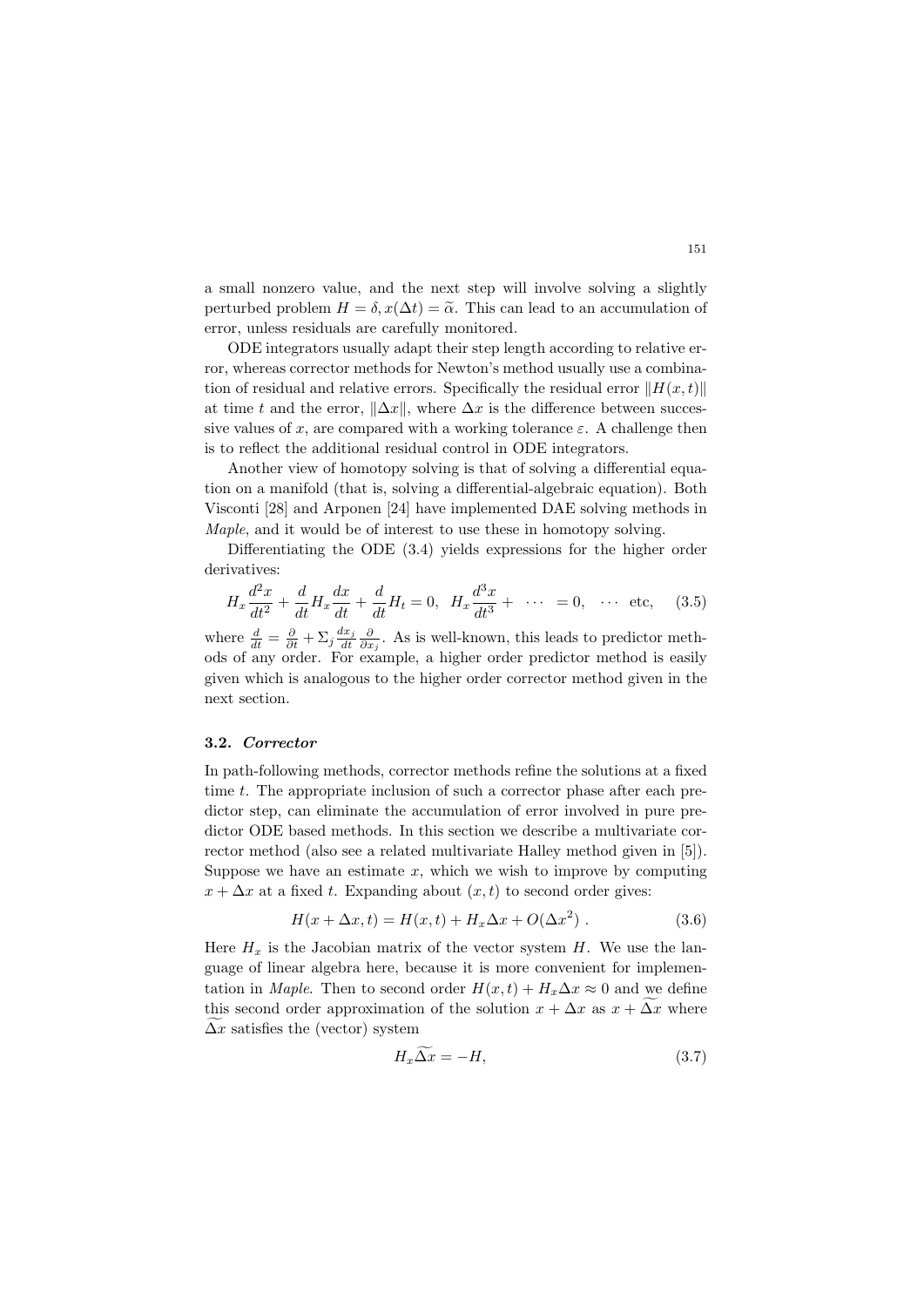which as usual will be directed to linear solvers, instead of the more expensive computational approach of inverting  $H_x$ . Now expanding to third order gives:

$$
H(x + \Delta x, t) = H(x, t) + H_x \Delta x + (\Delta x)^T H_{xx} (\Delta x) / 2 + O(\Delta x^3), \quad (3.8)
$$

where  $(\Delta x)^T$  is the transpose of the column vector  $\Delta x$ . If the *i*-th component of H is denoted by  $H^i$ , then in the equation above,  $H^i_{xx}$  is an  $n \times n$ matrix with entries  $H_{x_jx_k}^i$ . Suppose  $\Delta x = \overline{\Delta x} + \overline{\Delta x}$ . Then  $\overline{\Delta x}$  is of order 2 and  $\Delta x$  satisfies (3.8) to order 3. Substitution of this expression into (3.8), using (3.7), ignoring terms in  $\Delta x \Delta x$ , and the above, then shows that  $\Delta x$ satisfies to third order the following:

$$
H_x \widetilde{\Delta x} = -(\widetilde{\Delta x})^T H_{xx} (\widetilde{\Delta x})/2.
$$
 (3.9)

¿From a computational point of view, notice the difference between the above expression (3.9) and (2.6). Here the number of computations has been reduced. Also notice that two linear systems must be solved: (3.7) and (3.9). The coefficient matrix is  $H<sub>x</sub>$  in both cases, so naturally a gain in performance can be realized by computation of an LU factorization, which can then be used twice.

### 3.3. Implementation of the Homotopy Algorithm

We were guided in part by Verschelde's excellent program PHCPack [26]. Another highly developed program is the one by T.Y. Li and his team [12] which enables highly efficient computation of mixed volumes. An efficient and parallel implementation of polyhedral continuation in Matlab is the work of Kim and Kojima [10].

We have made use of the LinearAlgebra Package in Maple, and in particular its interface to NAG Library routines.

Using the predictor and corrector methods given above, we now wish to step from  $t = 0$  to  $t = 1$ . The key to efficiency lies in the use of a variable step size. The strategy used in our code is based on counting the number of iterations used at each step. If the corrector step succeeds in only one iteration, then the step size is increased by the factor 1.25 before the next step is taken. If the number of iterations needed at any step is too large, then the step size is decreased. The number of iterations that we count as too large is a parameter that can be tuned. More elaborate stepping schemes have been described elsewhere.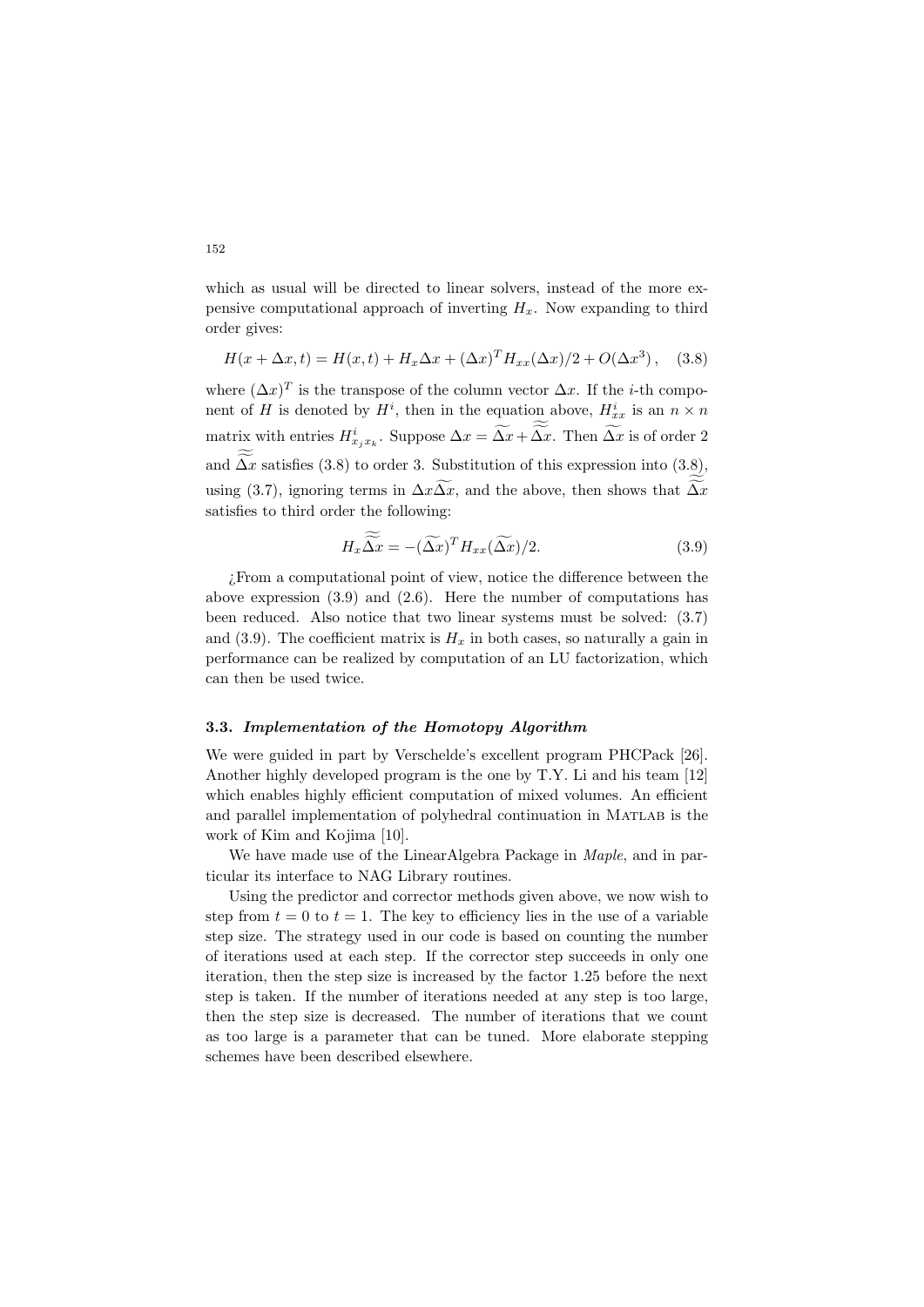Again for efficiency, the problem  $H(x,t) = 0$  is solved to a lower accuracy along the path, and then when a possible solution is obtained at  $t = 1$ , the "end game" is entered and the solutions are obtained to a greater accuracy. Typically the maximum number of iterative improvements is increased.

Having an environment such as Maple opens up the possibilities to use automatic differentiation to calculate the higher order derivatives. Specifically the derivatives are encoded as programs for which good complexity estimates are known [4].

#### 4. Application to some polynomial systems

The algorithms above were coded in Maple with a parameter that allowed us to turn the third-order terms on and off. In comparing performance of the codes, we can select between many different metrics. In complicated systems such as Maple, there is a particular difficulty of separating the efficiency of the mathematical method from the details of the programming. For this reason, we have selected to test the average size of a step and the number of iterative loops used by the corrector code.

We apply the code to the following simple problems: the intersection of 2 curves given by

$$
x^2 + y^2 = 1, \quad x + 2y - 6 = 0 \tag{4.1}
$$

a univariate problem similar to the well-known Wilkinson polynomial

$$
(x-1)(x-2)(x-3)(x-4)(x-5) = 0;
$$
\n(4.2)

and a cyclic 3 roots problem

$$
a+b+c=0, \ ab+bc+ca=0, \ abc-1=0. \tag{4.3}
$$

Results for these three problems are denoted by the rows labelled Wilkonson5, curves2 and cyclic3 in the Table below. Also included in that table are some relatively small problems taken from the selection of demo problems given at the Demos link on Jan Verschelde's web site [26]. These problems have rows labelled by their designation at Verschelde's web site  $(noon3, lorentz, eco5d).$ 

The six problems listed were solved using a second order homotopy code based on the algorithms described above. Then the same problems were solved using basically the same code, but with a third-order iterative scheme. For each case, the number of steps taken was recorded and the average step size computed. Also counted was the total number of times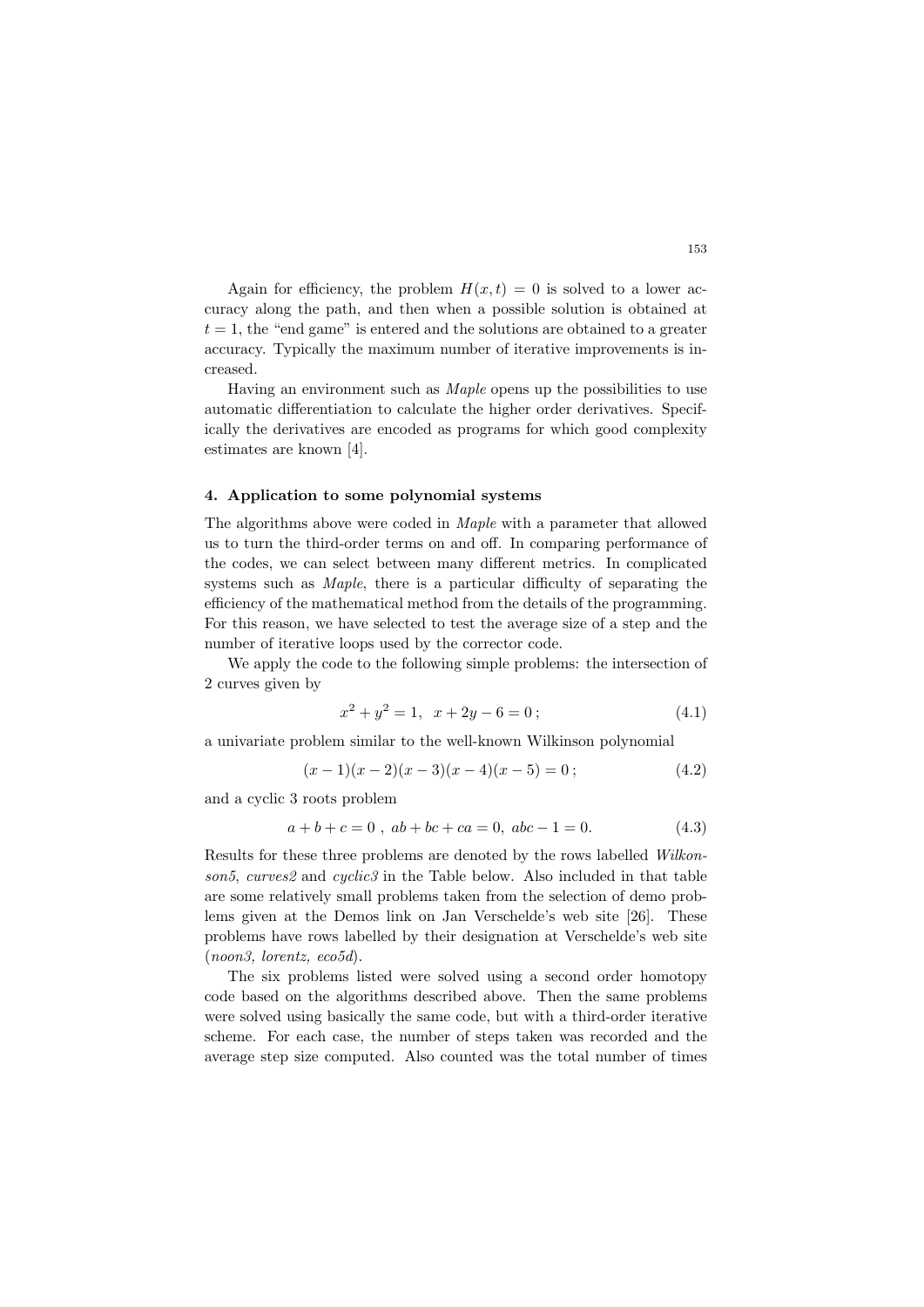the iterative solver was called (abbreviated as Iters below). In all cases, the third-order method used fewer steps and fewer iterations. These statistics are presented in the table below, using N for second order and H for third order.

| Problem    | N-Time | N-Steps   N-Iters   H-Time   H-Steps   H-Iters |      |       |      |      |
|------------|--------|------------------------------------------------|------|-------|------|------|
| Wilkinson5 | 2.83   | 161                                            | 285  | 2.59  | 119  | 163  |
| curves 2   | 0.97   | 60                                             | 93   | 1.05  | 51   | 71   |
| cyclic3    | 4.20   | 207                                            | 360  | 3.84  | 149  | 218  |
| noon3      | 26.90  | 1202                                           | 2381 | 24.06 | 722  | 1242 |
| lorentz    | 9.64   | 391                                            | 904  | 8.80  | 236  | 422  |
| eco5d      | 83.93  | 2481                                           | 5479 | 78.71 | 1528 | 2723 |

## 5. Pure Predictor Method in Maple

This section contains a description, illustrated by an example, of the use of existing tools in Maple to apply homotopy methods to the computation of the roots of a polynomial system. Consider a system of three quadratic equations in three variables,

$$
p_1 = 26x^2 - 55xy + 37xz - 94x - 65y^2 + 90yz - 38y - 46z^2 + 28z + 88 = 0,
$$
  
\n
$$
p_2 = 64x^2 - 22xy - 37xz + 68x - 84y^2 + 80yz + 23y - 20z^2 - 7z + 4 = 0,
$$
  
\n
$$
p_3 = -77x^2 + 40xy + 21xz + 55x + 61y^2 + 5yz + 66y - 83z^2 - 26z + 27 = 0.
$$
  
\n(5.1)

We solve this system by deforming the roots of the simpler exactly solvable system

$$
q_1 = (x - s_1)^2 - 1 = 0
$$
,  $q_2 = (y - s_2)^2 - 1 = 0$ ,  $q_3 = (z - s_3)^2 - 1 = 0$ . (5.2)

The homotopy equations are

$$
H_j = tp_j + \alpha_j(1-t)q_j = 0 \qquad (\alpha_j \neq 0, \ j = 1, 2, 3). \tag{5.3}
$$

Following the method of Section 3.1, we differentiate each equation in (5.3) with respect to t and obtain a differential system for  $x(t)$ ,  $y(t)$ ,  $z(t)$ . The system, with initial conditions corresponding to the known solutions of (5.2), is numerically integrated from  $t = 0$  to  $t = 1$ .

The complex parameters  $s_i$  in (5.2) are used in the heuristic method of this section to avoid path problems. For example these problems include path crossing when the starting points are real. Values of  $s_1 = 2 + i$ ,  $s_2 = 1 - i$ ,  $s_3 = -1 + 2i$  were chosen for the experiment, though a more rigorous choice would have been the starting system (3.2). In addition, the free constants  $\alpha_i$ , used in construction of the homotopy equation (5.3),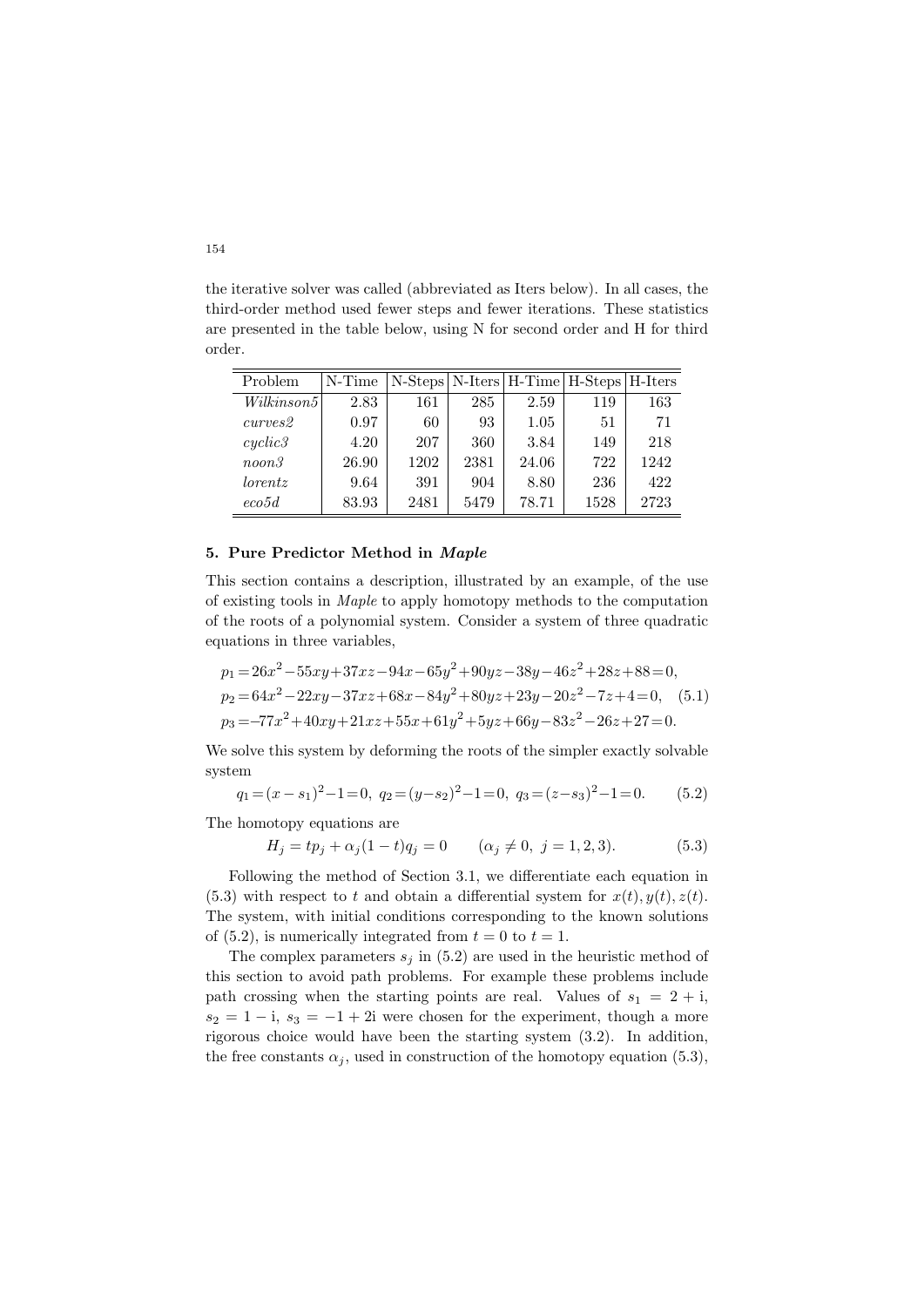were chosen to be the leading coefficients of the input equations (5.1) with respect to the same variable as the corresponding known solution equation from (5.2).

Integration of the system should be done with care. Direct techniques are of little use, as they require bringing the system into a symbolic solved form for its derivatives before application of the integration technique. The coefficients of the system can be arbitrarily large, depending on the order and density of the system. Performing Gaussian elimination on such a system to bring the system into a solved form for its derivatives is very expensive and often results in numerical instability. Here this problem is addressed by retaining the matrix form of the system, and numerically solving for the derivatives at each predictor step after the coefficients are evaluated at the corresponding time  $t$ . This is done in the numerical ODE solvers in *Maple* 8 using the new option *implicit=true* in the call to the numerical ODE solution procedure.

Many existing numerical ODE solvers are restricted to the use of real data, though the path of the system solutions must clearly be complex (as the solutions themselves are complex valued in general). Maple's numerical solvers can handle complex data, but in general the use of the real solver in Maple applied to the real and imaginary parts of the system is more efficient for low degree polynomial systems.

The following Maple 8 script applies the process described above.

```
# The input system
pols1:=[26*x^2-55*x*y+37*x*z-94*x-65*y^2+90*y*z-38*y-46*z^2+28*z+88,
        64*x^2-22*x*y-37*x*z+68*x-84*y^2+80*y*z+23*y-20*z^2-7*z+4,
     -77*x^2+40*x*y+21*x*z+55*x+61*y^2+5*y*z+66*y-83*z^2-26*z+27]:
# Polynomials with known roots
pols0 := [coeff(pols1[1], x, 2)*(x^2-1), coeff(pols1[1], y, 2)*(y^2-1),coeff(pols1[1],z,2)*(z^2-1) ]:
# A complex shift - for evaluation of known solution polynomials
sx := 2+I: sy := 1-I: sz := -1+2*I:pols0 := eval(pols0, {x=x-sx, y=y-sy, z=z-sz}):
# Now construct the homotopy system
hsys := eval({seq((1-t)*pols0[i]+t*pols1[i], i=1..3)},{x=x(t), y=y(t), z=z(t)}:
dsys := diff(hsys,t):
# Split the system into real and imaginary parts
split:=[x(t)=x(r(t)+1*xi(t),y(t)=y(r(t)+1*yi(t),z(t)=zr(t)+1*zi(t)].tmp := collect(eval(expand(eval(dsys,split)), I=II), II):
dsys:={seq(coeff(tmp[i],II,0),i=1..3),
         seq(coeff(tmp[i],II,1),i=1..3)}:
```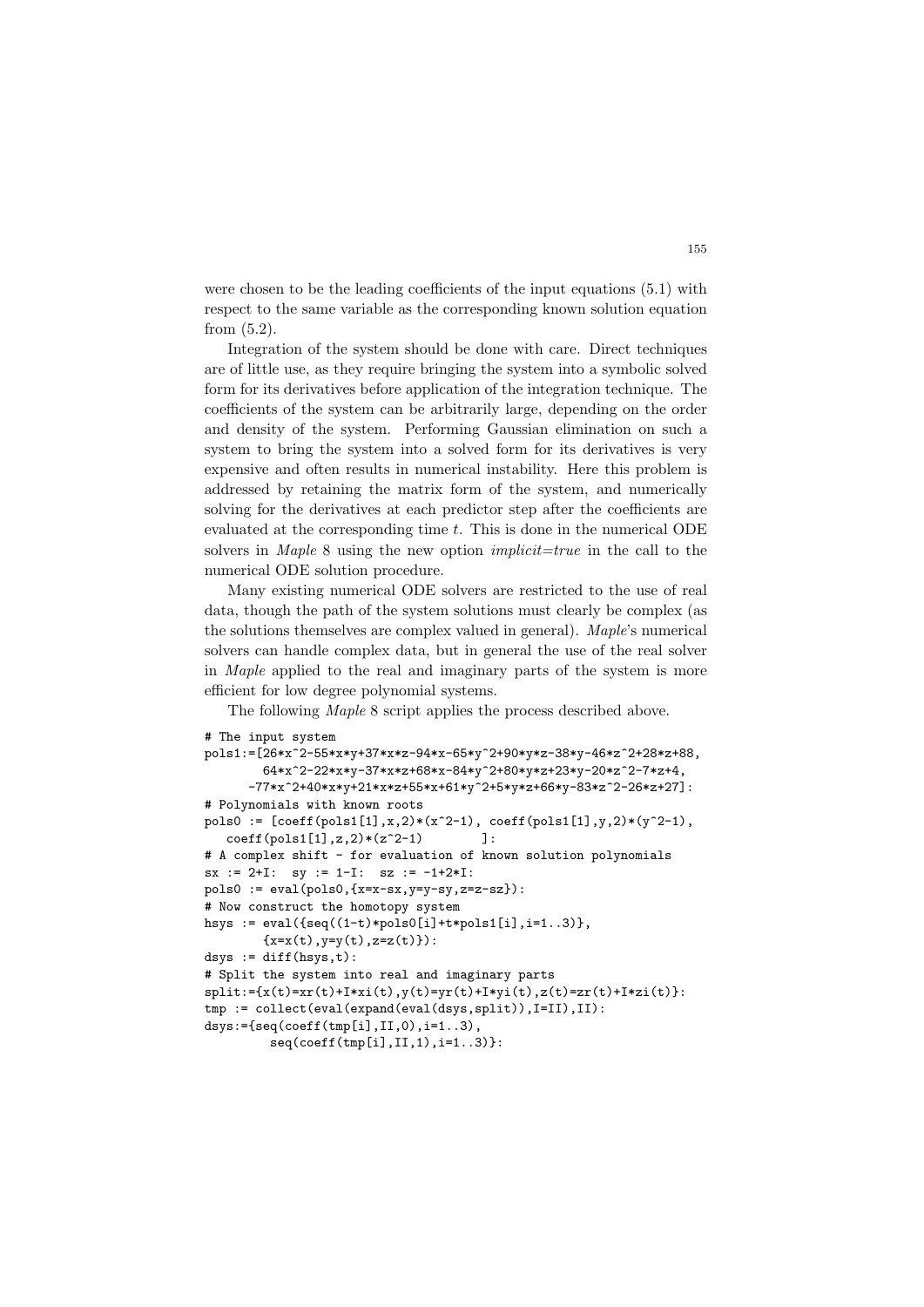```
# The initial conditions corresponding to the known solutions
idata := [seq(seq(seq({xr(0)=2* i-1+Re(sx), xi(0)=Im(sx))yr(0)=2*j-1+Re(sy),yi(0)=Im(sy), zr(0)=2*k-1+Re(sz),zi(0)=Im(sz)},
          k=0..1), j=0..1), i=0..1)]:
# Loop through the data, and obtain the solution for each
for id in idata do
  # Construct the dsolve/numeric procedure
  dsn := dsolve(dsys union id, numeric, implicit=true):
  # Obtain the solution at t=1 and print it.
  sol := dsn(1);print(evalf[7](
       eval([x=xr(t)+I*xi(t),y=yr(t)+I*yi(t),z=zr(t)+I*zi(t)],sol)
  ));
end do:
```
The output from running this script is

```
[x = 1.384601 + 0.5873485]y = -2.516459 - 0.1233784 I,
z = -1.181569 + 0.7662005 I]
\lceil x \rceil = 1.041660 + 2.196067 I,
y = -0.1078828 - 3.715860 I,
z = 1.630095 - 1.988129 I]
[x = 0.1122859 + 0.3201893*10^(-6) ],
y = 0.1227375 + 0.1602351*10^(-6)I,
z = -0.8616124 - 0.3224805*10^(-7)1[x = 0.4493258 + 0.8280515*10^(-6)I,
y = 1.316899 - 0.7538583*10^(-6)I,
z = 1.685232 - 0.1398326*10^(-6)I]
[x = 1.384601 - 0.5873477]y = -2.516459 + 0.1233783 I,
z = -1.181569 - 0.7661998 I]
[x = 1.041658 - 2.196065]y = -0.1078817 + 3.715856 I,
z = 1.630094 + 1.988127 I]
[x = -2.656328 + 5.385065],
y = -1.330291 + 4.515593 I,
z = 1.681109 + 4.152297 I]
[x = -2.656328 - 5.385073],
y = -1.330290 - 4.515598 I,
z = 1.681113 - 4.152299 I]
```
The computation took around 1 second on a 1.5GHz machine. Of course a Newton improvement could be done at the end to increase accuracy. Evaluation of the original quadratic equations Eqn. (5.1) yields residuals of magnitude less than 10<sup>−</sup><sup>4</sup> . This reflects the working tolerances of the default method  $(10^{-7})$ . Tightening of these tolerances to  $10^{-10}$  provides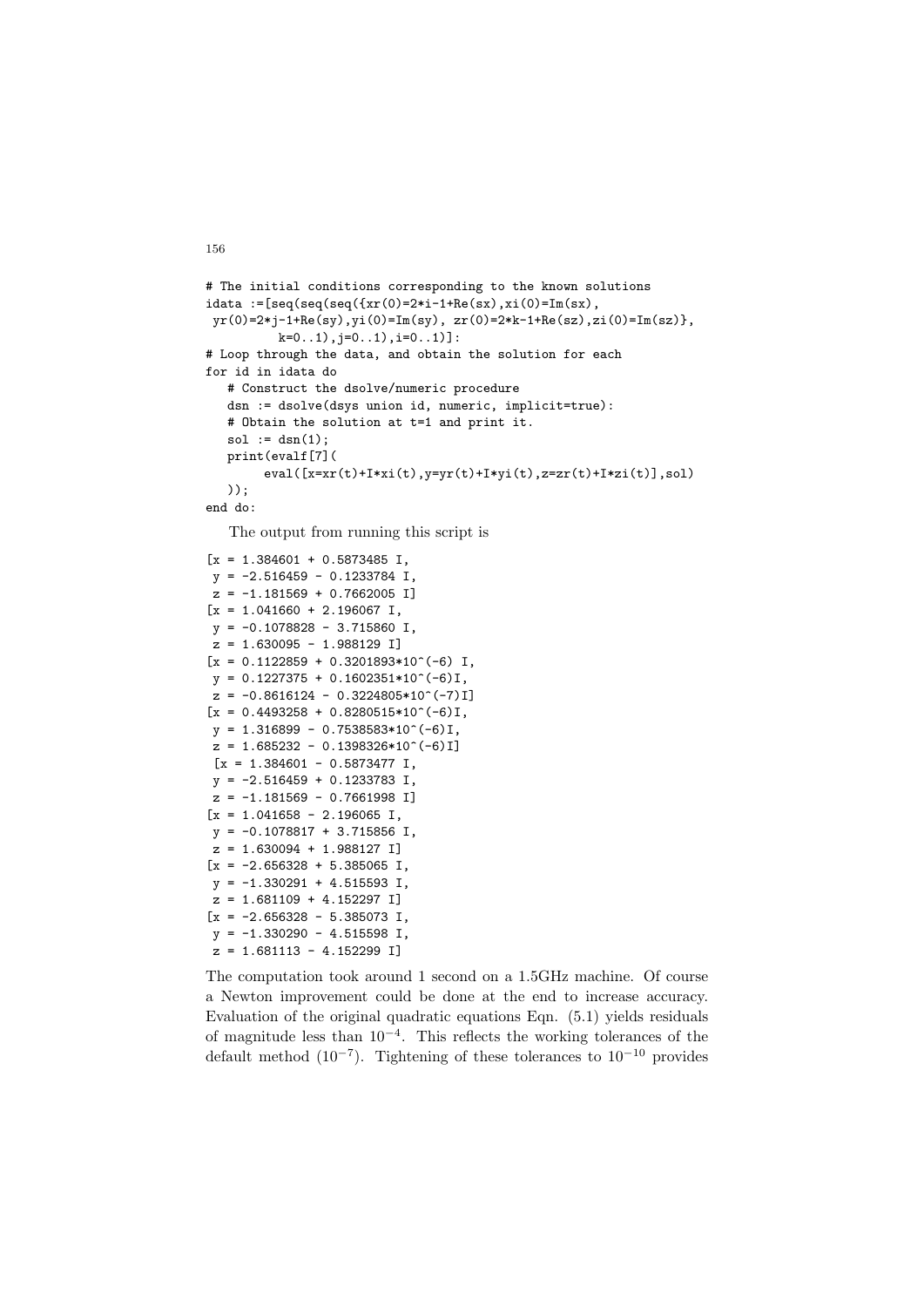solutions having residuals of less than 10<sup>−</sup><sup>6</sup> (in 2.5 sec.), and a further reduction of the tolerances to  $10^{-12}$  provides solutions having residuals of less than  $10^{-8}$  (in 5.5 sec.).

# 6. Application to a Nonlinear System of Partial Differential Equations

In this section we give a new application of homotopy methods to systems of partial differential equations. Specifically we apply our generalization [14] of the methods of Sommese, Verschelde and Wampler [20] to the following nonlinear system of PDE for  $u = u(x, y)$ :

$$
\frac{\partial^2 u}{\partial y^2} - \frac{\partial^2 u}{\partial x \partial y} = 0, \quad \left(\frac{\partial u}{\partial x}\right)^p + \frac{\partial u}{\partial x} - u = 0.
$$
 (6.1)

The aim is to complete (6.1) to an involutive system as defined by the geometric theory of PDE (see [16] and the references therein). This system first appeared in an article to illustrate a new exact elimination algorithm for simplifying systems of PDE [15]. We present, for the first time, a PDE example of the interpolation-free homotopy method described in [14, §6.4], made possible by the works [21,22].

We confine ourselves to the case  $p = 2$ . In terms of jet coordinates (which are formal indeterminates corresponding to derivatives of the dependent variables, etc.) this is a differential polynomial system in the jet space of second order  $J^2 \approx \mathbb{C}^6$ . The zero set of the maps defining the PDE, its so-called jet variety, is:

$$
\{(u, u_x, u_y, u_{xx}, u_{xy}, u_{yy}) \in J^2 : u_{yy} - u_{xy} = 0, u_x^2 + u_x - u = 0\}.
$$
 (6.2)

Here we have suppressed the independent variables  $x, y$  since they don't appear explicitly in the PDE. In [14] some homotopy tools for the new area of Numerical Jet Geometry were described, which are now applied to identify the missing constraints of the system (6.2). This completion process can be viewed in  $J^{\infty}$  as generating a descending sequence of manifolds, until that sequence stabilizes.

Setting

$$
\phi^1 = u_{yy} - u_{xy}, \ \phi^2 = u_x^2 + u_x - u \ , \tag{6.3}
$$

the system (6.3) is differentiated (prolonged) up to and including order 2 yielding a system denoted by  $R$ , with the associated jet variety:

$$
V(R) := \{ (u, u_x, u_y, u_{xx}, u_{xy}, u_{yy}) \in J^2 : \phi^1 = 0, \phi^2 = 0, D_x \phi^2 = 0, D_y \phi^2 = 0 \}.
$$
\n(6.4)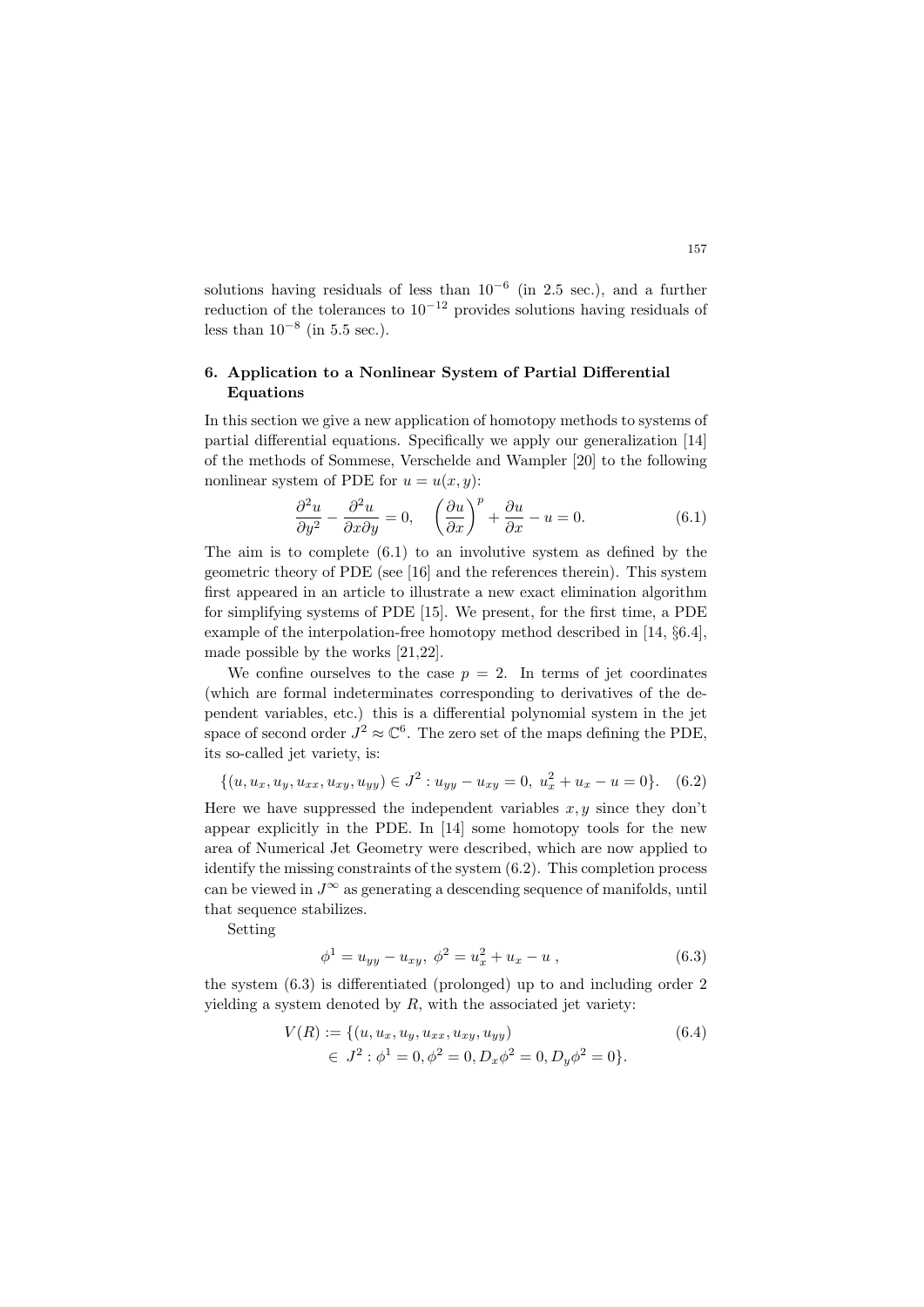Here  $D_x$  and  $D_y$  are the usual formal total derivatives so that  $D_x\phi^2 =$  $(2u<sub>x</sub>+1)u<sub>xx</sub>-u<sub>x</sub>=0$ , etc. Thus we have 4 equations in the 6 unknowns  $(u, u_x, u_y, u_{xx}, u_{xy}, u_{yy})$ . Now regarded as a submanifold of  $J^2$ , the dimension of  $V(R)$  satisfies dim  $V(R) \leq 4$  since we already have 2 obviously independent PDEs  $\phi^1 = 0$  and  $\phi^2 = 0$ , and dim  $J^2 = 6$ . To check if  $V(R)$ has components of dimension 4 in  $J^2$ , we intersect it with a random 2 dimensional linear subspace of  $\mathbb{C}^6$ . This linear space is the solution set of 4 random linear equations of the form:

$$
\psi^{j} := a_{j0} + a_{j1}u + a_{j2}u_{x} + a_{j3}u_{y} + a_{j4}u_{xx} + a_{j5}u_{xy} + a_{j6}u_{yy} = 0, \qquad (6.5)
$$

where  $j = 1, 2, 3, 4$  and the  $a_{ik}$  are random complex floating point numbers. The equations  $(6.5)$  together with those in  $(6.4)$  form a system of 8 equations for 6 variables for the intersection of  $V(R)$  with this subspace. Following the procedure in [20] we square the system by incorporating 2 slack variables  $z_1, z_2$ . The resulting square system now has 8 equations in 8 unknowns:

$$
\phi^{1} + \nu_{11}z_{1} + \nu_{12}z_{2} = 0,
$$
  
\n
$$
\phi^{2} + \nu_{21}z_{1} + \nu_{22}z_{2} = 0,
$$
  
\n
$$
D_{x}\phi^{2} + \nu_{31}z_{1} + \nu_{32}z_{2} = 0,
$$
  
\n
$$
D_{y}\phi^{2} + \nu_{41}z_{1} + \nu_{42}z_{2} = 0,
$$
  
\n
$$
\psi^{j} + \gamma_{j1}z_{1} + \gamma_{j2}z_{2} = 0 \qquad (j = 1, 2, 3, 4),
$$
\n(6.6)

where the  $\nu$ 's and  $\gamma$ 's are random floating point complex numbers.

Applying our Maple program Homotopy to this system yields no solutions with  $z_1 = 0, z_2 = 0$ . Thus we conclude, numerically, that there are no 4 dimensional components in  $V(R)$ . Next we check for 3 dimensional components by removing one of the random linear equations, and one of the slack variables (e.g.  $z_2$  by setting  $\nu_{i2} = \gamma_{i2} = 0$  in (6.6)) so that the system remains square. Again no solutions are found with  $z_1 = 0$  so we conclude that there are no 3 dimensional components. Removing  $z_1$  and one of the remaining random linear equations, and running Homotopy, we find that there are solutions, so we conclude that there exist 2 dimensional components in  $V(R)$ . A more thorough analysis using the methods of [20] shows that there is only one irreducible component. We conclude that  $\dim V(R) = 2.$ 

We prolong (differentiate) the system R to order 3 in  $J^3 \approx \mathbb{C}^{10}$  resulting in the system of equations whose variety we will denote by  $DR$ :

$$
\phi^1 = 0, \phi^2 = 0, D_x \phi^2 = 0, D_y \phi^2 = 0, D_x \phi^1 = 0,
$$
  
\n
$$
D_y \phi^1 = 0, D_{xx} \phi^2 = 0, D_{xy} \phi^2 = 0, D_{yy} \phi^2 = 0.
$$
\n(6.7)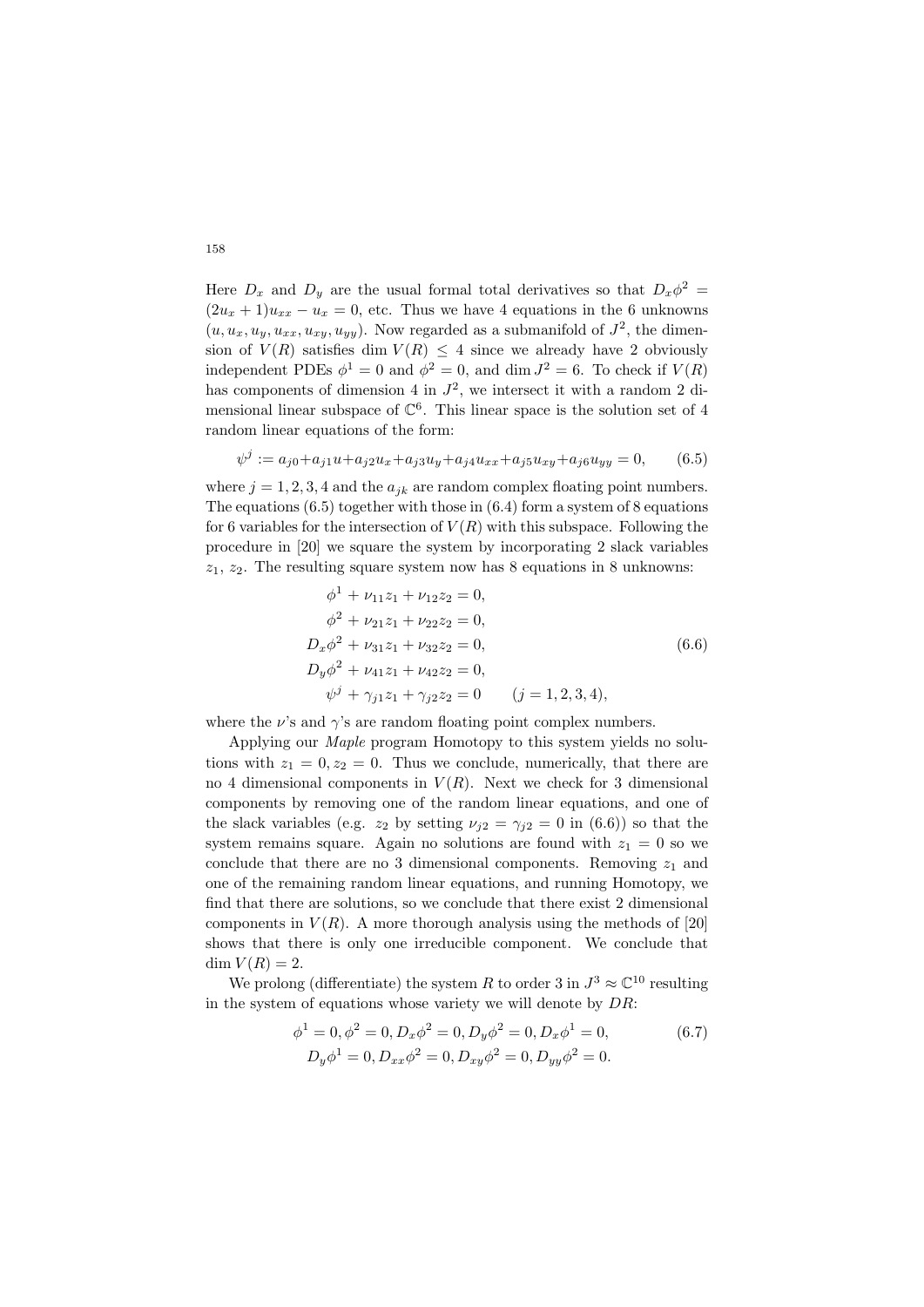In addition to prolongation, yet another fundamental operation in the jet geometry of differential equations is the projection  $\pi : J^q \longrightarrow J^{q-1}$ . As described in [14] we implement projection (geometric elimination) onto  $J^{q-1}$ by adjoining random linear equations in the  $J^{q-1}$  variables alone.

For example to compute dim  $\pi(DR)$  we adjoin the random linear equations in the form (6.5). Slack variables are incorporated to square the system, and similarly it is determined that dim  $\pi(DR) = 1$ . Next we calculate  $D^2R$ , its dimension, and the dimensions dim  $\pi(D^2R)$ , dim  $\pi^2(D^2R)$ of its projections. We summarize the dimensions of these systems below:

| $\dim R = 2$                                                |  |
|-------------------------------------------------------------|--|
| $\dim \pi(DR) = 1$ $\dim DR = 1$                            |  |
| $\dim \pi^2(D^2R) = 1$ $\dim \pi(D^2R) = 1$ $\dim D^2R = 1$ |  |

 $\equiv$ 

For a projection of the output system  $\pi^{\ell}(D^{k}R)$  to be involutive, it should satisfy a projected dimension test and have involutive symbol [30]. Verifying the projected dimension test involves checking for the maximum  $\ell \leq k$ , if it exists, such that its dimension satisfies dim  $\pi^{\ell}(D^{k}R) = \dim \pi^{\ell+1}(D^{k+1}R)$ . This is first satisfied when  $k = \ell = 1$ , since dim  $\pi(DR) = \dim \pi^2(D^2R)$ . Without going into technical details, the involutive symbol test is achieved by computing dimensions. In particular, the dimensions of the symbols of the systems above can be determined from their dimensions above. We find that the dimension of the symbol of  $\pi(DR)$  is zero, and hence is involutive. This is in agreement with the results found in [15]. A finer analysis, using homotopy methods, shows that  $V(R)$  in  $J<sup>1</sup>$  factors into 2 irreducible 1 dimensional components, in accordance with the exact results found in [15]. In particular the exact constraints found by [15] in  $J^1$  are  $u_y(u_y - u_x) =$  $0, u_x^2 + u_x - u = 0.$ 

The involutive system  $\pi(DR)$  can be used to state existence and uniqueness theorems for solutions, and give also the conditions for initializing consistently numerical solvers [24], thus improving their stability.

Finally we mention that if  $p > 2$  in (6.1) then as shown in [15] components with higher multiplicity than one can occur (we note that it is always numerically possible to determine when we are in the multiplicity one case, using the methods of Sommese, Verschelde and Wampler, and to bound the multiplicity in the other cases). In the exact case this means that formal derivatives of PDE may not yield the same results as geometric derivatives, and our interpolation-free method may terminate prematurely, before all constraints are found. In the case that the given ideals are radical, then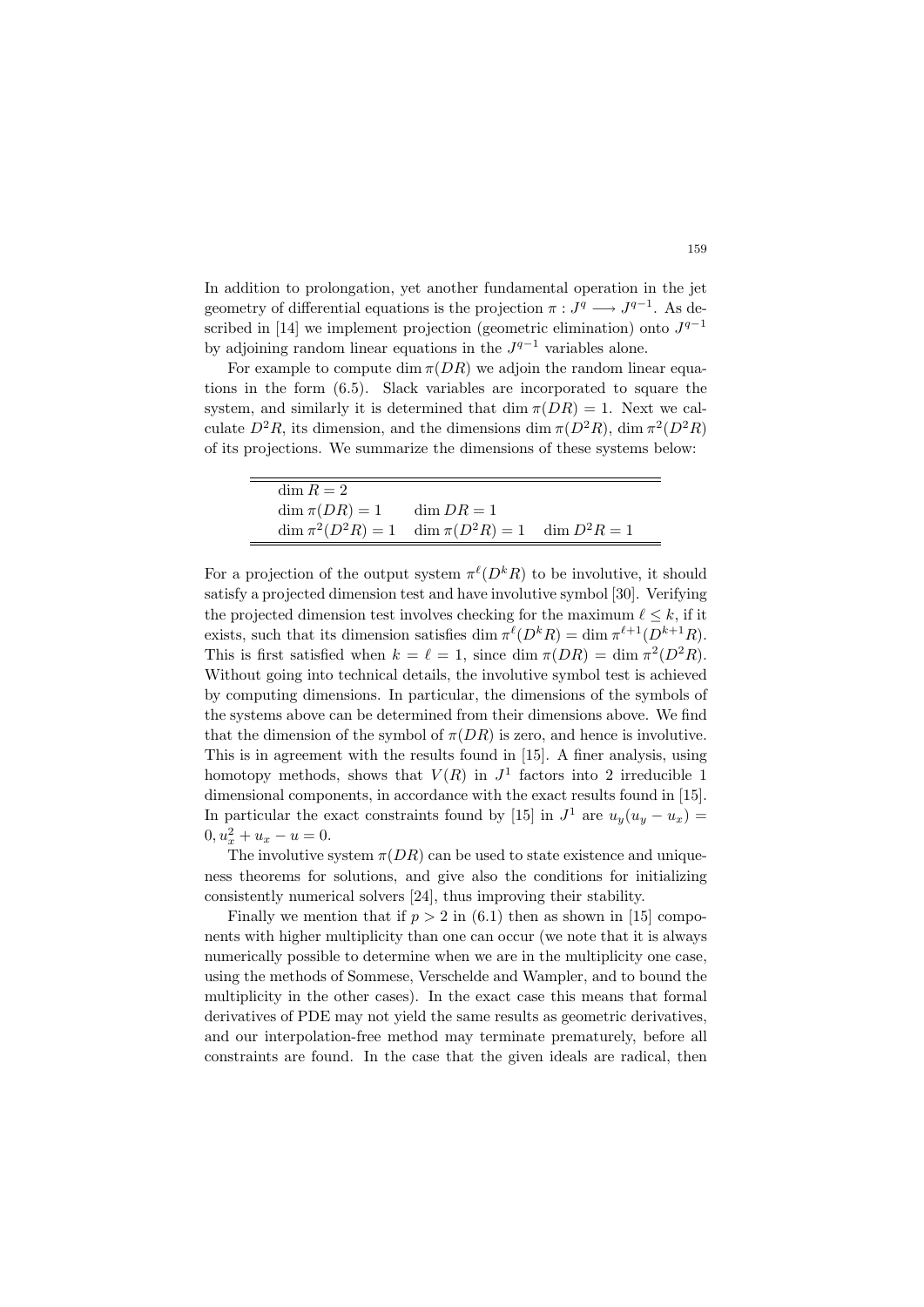this problem does not occur (this is a generalization of the algebra-geometry correspondence to PDE), and is achieved in the exact case for our example by constructing representations for radicals of algebraic ideals occurring in the computation. In the approximate case the interpolation dependent methods play the same role. However constructing an interpolation-free method in the higher multiplicity case remains an open problem, which is important because of the higher complexity of the interpolation dependent methods.

### 7. Acknowledgements

Two of the authors (GR and KH) thank Jan Verschelde for helpful discussions. GR thanks Ilias Kotsireas, and Chris Smith for discussions.

# References

- 1. E. L. Allgower, K. Georg. Numerical path following. In P. G. Ciarlet, J. L. Lions, eds. Scientific Computing (Part 2), 3–203. Volume 5 of Handbook of Numerical Analysis, North-Holland, 1997.
- 2. D. N. Bernstein. The number of roots of a system of equations. (Russian) Functional Anal. Appl. 9(3) (1975), 183–185 (English Translation, 1976).
- 3. R. M. Corless, A. Galligo, I. S. Kotsireas, S. M. Watt. A geometric-numeric algorithm for absolute factorization of multivariate polynomials. In T. Mora, ed. Proceedings of ISSAC 2002, Lille, France, 37–45. ACM Press, 2002.
- 4. G. Corliss, C. Faure, A. Griewank, L. Hascoët, U. Naumann (eds.) Automatic Differentiation 2000:  $i$ From Simulation to Optimization. Springer, New York, 2001.
- 5. A. A. M. Cuyt, L. B. Rall. Computational implementation of the multivariate Halley method for solving nonlinear systems of equations. ACM Transactions on Mathematical Software (TOMS), Archive 11(1) (1985), 20–36.
- 6. G. Fee. Computing Roots of Truncated Zeta Functions. Poster. MITACs Annual Meeting, Pacific Institute of the Mathematical Sciences, June, 2002.
- 7. E. Halley. Methodus nova, accurata & facilis inveniendi radices aequationum quarumcunque generaliter, sine praevia reductione. Philos. Trans. Roy. Soc. London 18 (1694), 139–148.
- 8. D. J. Jeffrey, M. W. Giesbrecht, R. M. Corless. Integer roots for integerpower-content calculations. In X.-S. Gao, D. Wang, eds. Computer mathematics, Proceedings of the Fourth Asian Symposium ASCM 2000, 195–203. Lecture Notes Series on Computing 8, World Scientific, Singapore, 2000.
- 9. H. Jeffreys. Cartesian tensors. Cambridge University Press, 1965.
- 10. S. Kim, M. Kojima. CMPSm: A continuation method for polynomial systems (Matlab Version). In A. M. Cohen, X. Gao, N. Takayama eds. Mathematical Software, ICMS2002 Beijing, China, Aug 17–19, 2002. World Scientific, Singapore, 2002.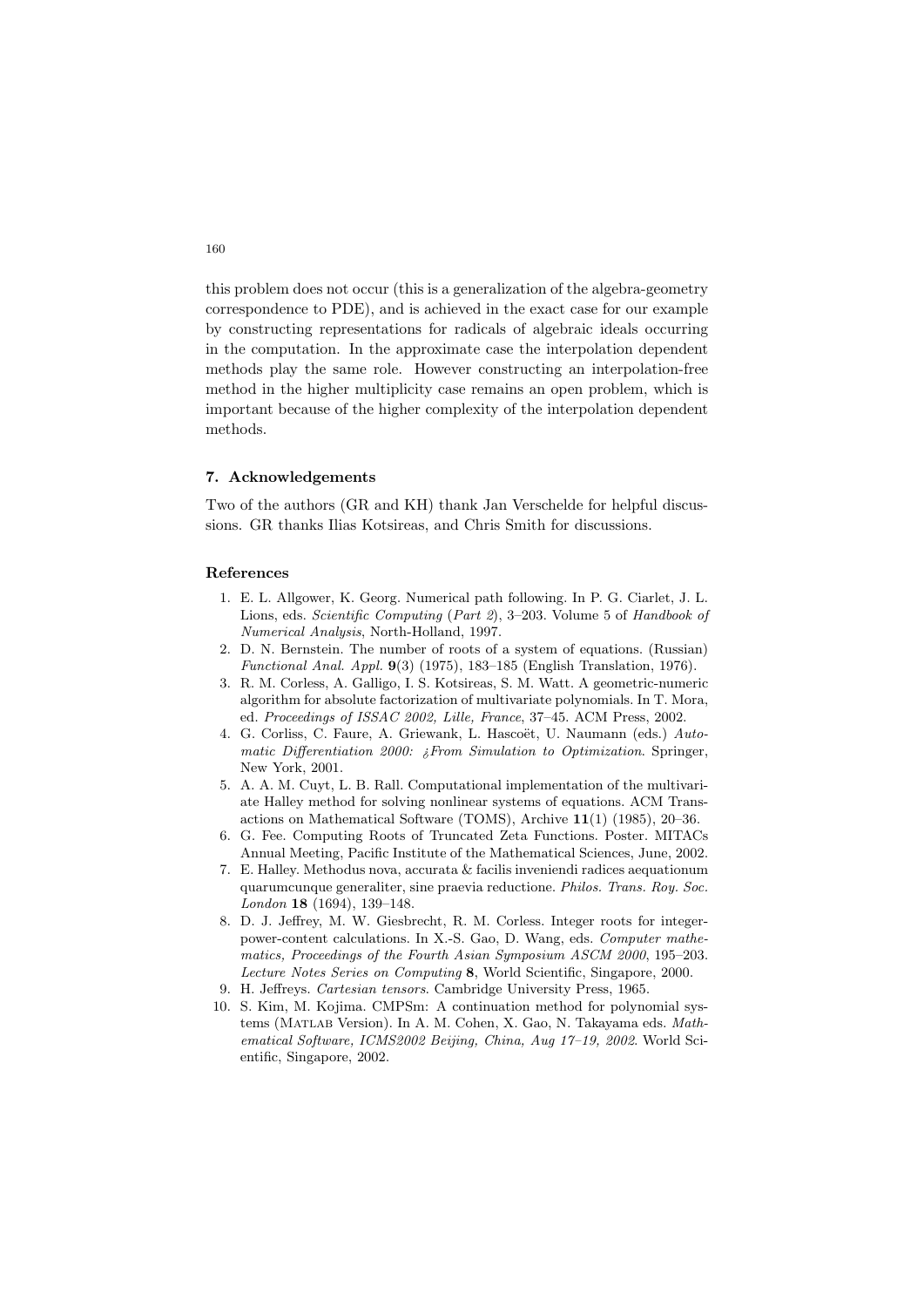- 11. I. S. Kotsireas. Homotopies and polynomial system solving I. Basic Principles. SIGSAM Bulletin 5(1) (2001), 19–32.
- 12. T. Y. Li. Numerical solution of multivariate polynomial systems by homotopy continuation methods. Acta Numerica  $6$  (1997), 399–436.
- 13. B. N. Lundberg, A. B. Poore. Variable order Adams-Bashforth predictors with error-stepsize control for continuation methods. SIAM J. Sci. Statist.  $Comp. 12(3)$  (1991), 695–723.
- 14. G.J. Reid, C. Smith, J. Verschelde Geometric completion of differential systems using numeric-symbolic continuation. SIGSAM Bulletin 36(2) (2002), 1–17.
- 15. G. J. Reid, A.D. Wittkopf, A. Boulton. Reduction of systems of nonlinear partial differential equations to simplified involutive forms. Eur. J. of Appl. Math. 7, 604–635.
- 16. G. J. Reid, P. Lin, A. D. Wittkopf. Differential elimination-completion algorithms for DAE and PDAE. Studies in Applied Mathematics 106(1) (2001),  $1 - 45.$
- 17. M. Shub, S. Smale. Complexity of Bezout's theorem V: Polynomial time. Theoretical Computer Science 133(1) (1994), 141–164.
- 18. C. Smith. Further Development in HomotopySolve for Maple 7. Undergraduate Thesis, Department of Applied Mathematics, University of Western Ontario. 2002.
- 19. A. J. Sommese, J. Verschelde. Numerical homotopies to compute generic points on positive dimensional algebraic sets. *J. Complexity*  $16(3)$  (2000), 572–602.
- 20. A. J. Sommese, J. Verschelde, C. W. Wampler. Numerical decomposition of the solution sets of polynomial systems into irreducible components. SIAM J. Numer. Anal. 38(6) (2001), 2022–2046.
- 21. A. J. Sommese, J. Verschelde, C. W. Wampler. Using monodromy to decompose solution sets of polynomial systems into irreducible components. In C. Ciliberto, F. Hirzebruch, R. Miranda, M. Teicher (eds.) Application of Algebraic Geometry to Coding Theory, Physics, and Computation, 297– 315. Proceedings of a NATO Conference, February 25–March 1, 2001, Eilat, Israel. Kluwer Academic Publishers, 2001.
- 22. A. J. Sommese, J. Verschelde, C. W. Wampler. Symmetric functions applied to decomposing solution sets of polynomial systems. SIAM J. Numer. Anal.  $40(6)$  (2002), 2026–2046.
- 23. A. J. Sommese, C.W. Wampler. Numerical algebraic geometry. In J. Renegar, M. Shub, S. Smale (eds.) The Mathematics of Numerical Analysis, Proceedings of the AMS-SIAM Summer Seminar in Applied Mathematics, Park City, Utah, July 17–August 11, 1995, Park City, Utah, 749–763. Lectures in Applied Mathematics Volume 32, 1996.
- 24. J. Tuomela, T. Arponen. On the numerical solution of involutive ordinary differential systems. IMA J. Numer. Anal. 20 (2000), 561-599.
- 25. J. L. Varona. Graphic and numerical comparison between itarative methods. Mathematical Intelligencer 24 (2002), 37–46.